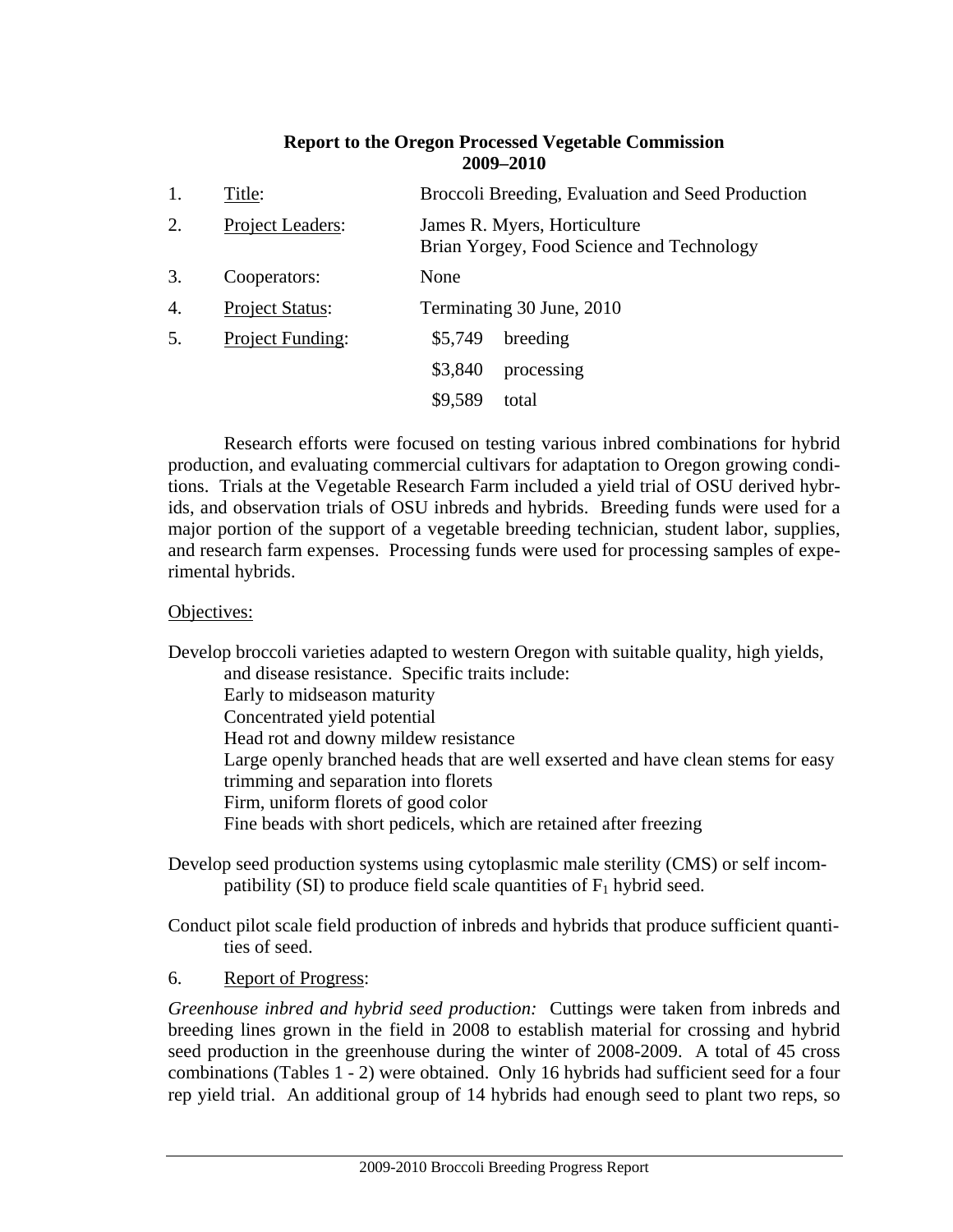the two groups were planted and managed together in the yield trial, but the data were analyzed separately. Twenty-five inbreds were selfed for seed production and 14 additional hybrid combinations with seed only sufficient for a single plot trial was produced. We also evaluated and selected about 20 CMS lines.

*Yield Trial:* Overall, we encountered many blind plants this year. The cause of this condition is unknown, but may represent an early season insect infestation. Data for the 16 hybrids in four-rep trial are shown in tables 1 and 3, and figures 1 and 3. Results for the 14 hybrids in two-rep trial may be found in tables 2 and 3, and figures 2 and 4. In the four rep trial, 'Imperial' had reduced stand and this may have artificially inflated the adjusted T/A (adjusted to 22 plants/plot). 'Imperial' had highest grows T/A but also highest % leaves so net T/A was just average. S462/S446 had significantly higher adjusted gross as well as net and adjusted net T/A compared to anything else. It was also the latest hybrid in the trial. Two others (S411/S455 and S456/S454) had net T/A significantly higher than 'Imperial' and 'Emerald Pride'. No hybrid other than S462/S446 was significantly higher than Imperial for adjusted net T/A. S411/S446 had adjusted net T/A significantly higher than 'Emerald Pride' but not 'Imperial'. S454/S387 and S459/S446 had net T/A significantly lower than both checks and S454/S459 was significantly lower than 'Emerald Pride'. S454/S387 and S454/S462 had adjusted net T/A significantly lower than the checks. S462/S446, S454/S446, S456/S454 had significantly larger heads than 'Emerald Pride'. Only S454/S387 had significantly smaller heads than 'Imperial'. All experimental hybrids had significantly lower % leaves than 'Imperial'. S456/S454, S411/S447, S462/S446, and S411/S455 had significantly lower % leaves compared to 'Emerald Pride'.

In the two-rep trial, 'Avenger' had significantly higher net T/A and adjusted net T/A than the OSU hybrids. Only S455/S446 was not significantly different from 'XBC 5526'. Six experimental hybrids were not significantly different from 'XBC 5526', and when adjusted for stand, four more were not significantly different. None had worse yields than 'Patron'. 'Emerald Crown' had yield statistically equivalent to 'XBC 5526' but was not considered to be a processing broccoli based on quality characteristics. All commercial entries had statistically significantly higher % leaves than the OSU hybrids. 'Avenger' had largest head diameter but S458/S446 was not significantly different.

 Ten year data (table 4) revealed that S411/S446 had consistently good yields in four years of testing, S411/S455 had good yields over two years, and S449/S454 had good yields in three years. None of the other hybrids appeared to be as consistent. For example, we have liked the processing characteristics of S446/S454, but over six years of testing it has not yielded consistently.

*Observation Trials:* OSU inbred observation notes are shown in table 5. The most interesting inbred of the newest in development is RS1-1-2-3. Its heads are exserted to almost one meter, with good size and quality characteristics. In spite of its height, it appears resistant to lodging. Heads are deeply branched which makes this inbred more suitable to floretting, but not for making crown cuts. Fourteen additional hybrids with limited seed availability were grown as single reps in the observation trial (table 6). Among the best of these was S460/S454 which combined desirable field and processing traits into a single package. Some head rot was observed in this trial, but was not sufficiently consistent to distinguish among hybrid and inbreds. Table 7 shows inbred combinations tested over the past 10 years.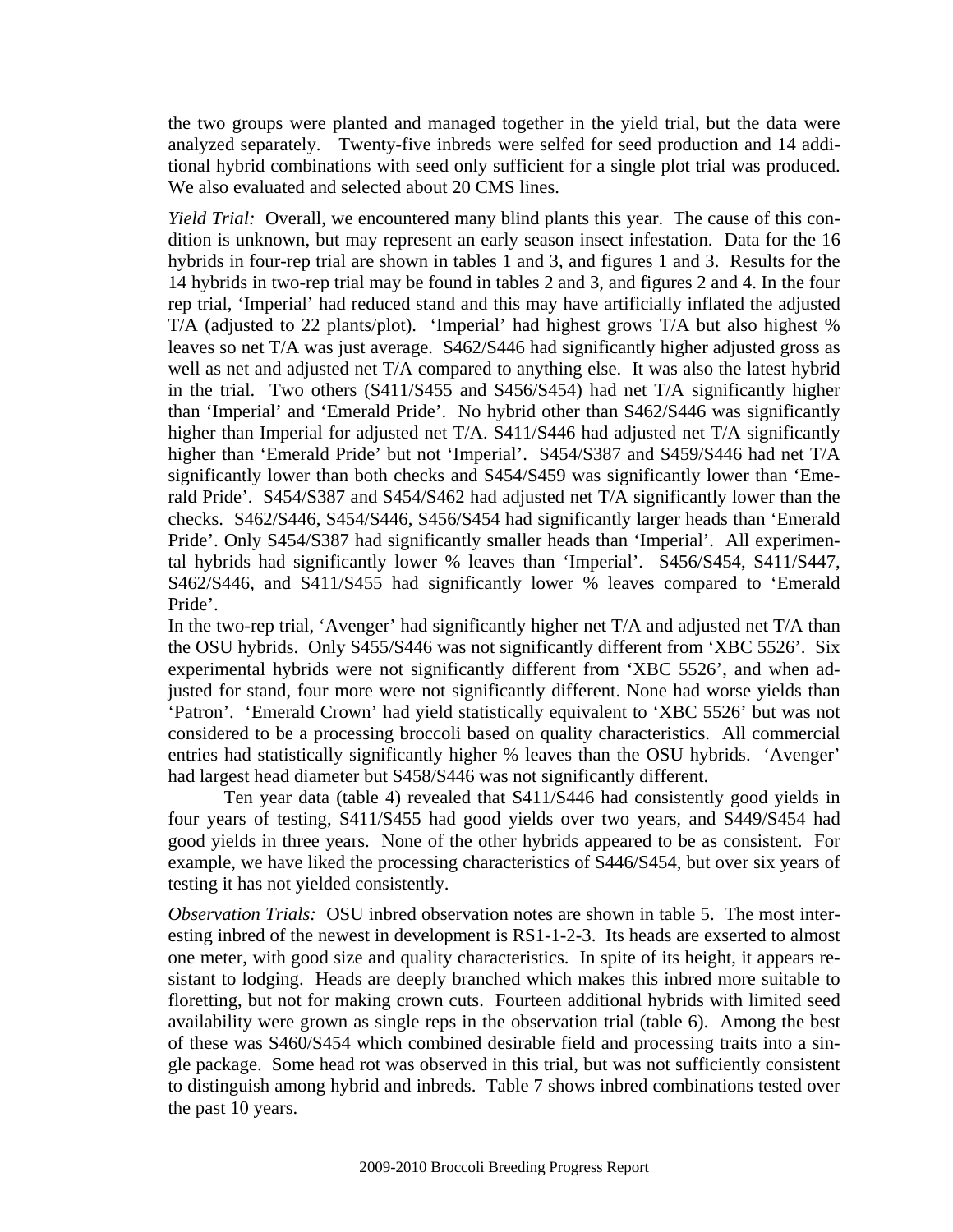*Cytoplasmic Male Sterile (CMS) Facilitated Hybrid Seed Production*: Five CMS backcross lines were grown in the observation trial and evaluated (table 6). These represent three inbreds (S410, S411, and S454) into which the Arnaund CMS source has been backcrossed six times. The CMS from this source affects flower structure in causing a reduction in petals along with absence of anthers. We have observed that honeybees foraging in CMS and normal lines will exhibit different food gathering behaviors; those on normal flowers are foraging for pollen while those on CMS flowers are apparently gathering nectar. The bees mostly visit only those plants on which they are imprinted even when rows of normal and CMS plants are planted side by side. This may be one of the major reasons for reduced levels of outcrossing observed in attempts to produce hybrid seed using CMS. The other reason for reduced seed set may in an increase in flower abnormalities in CMS types that reduces fertilization and seed development. This past summer, we grew out the original Arnaund CMS materials and were able to distinguish variation in flower petal development. We selected about 20 of those with the showiest petals to be backcrossed to OSU inbreds. Our intent is to evaluate and select inbreds for more normal flower development as we conduct the backcross process.

#### 7. Summary:

Trials at the Vegetable Research Farm included a yield trial of OSU derived hybrids, and observation trials of OSU inbreds and hybrids. Several promising hybrid combination were identified and the newest cycle of inbred lines are showing improved horticultural characteristics. There are still many cross combinations that need to be assessed. Selection for more normal flower type in CMS lines was conducted. Because of budget cutbacks, the final objective (pilot scale evaluation of OSU hybrids) was not pursued.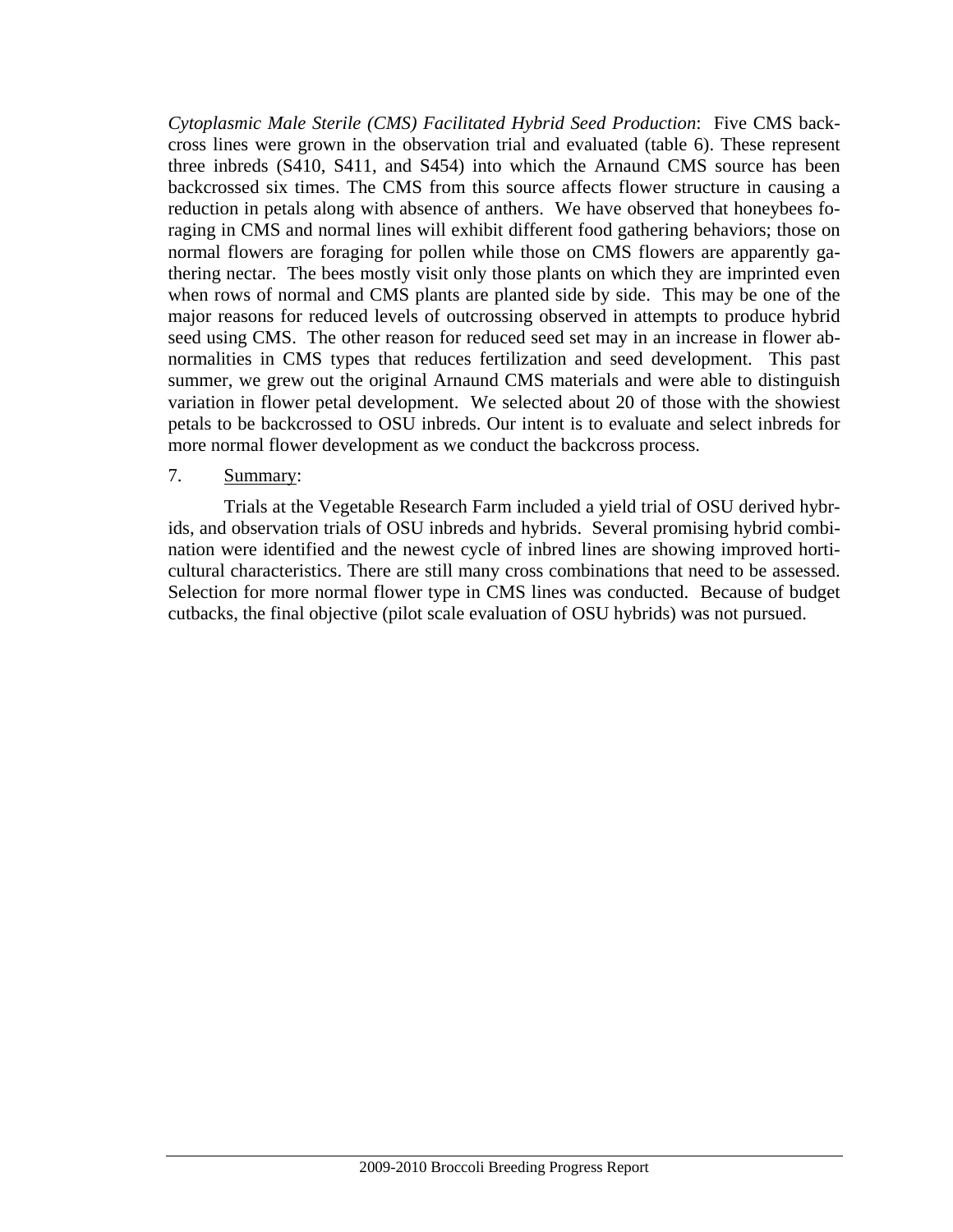|                                                                                                                  |         | No.   | $\%$         |       | Adj              | Young |       |      | Adj              |         |             | Head     |        |
|------------------------------------------------------------------------------------------------------------------|---------|-------|--------------|-------|------------------|-------|-------|------|------------------|---------|-------------|----------|--------|
|                                                                                                                  | Days to | Plts/ | <b>Blind</b> | Gross | Gross            | Heads | Culls | Net  | Net              | Net     | Adj Net     | Diameter | %      |
| <b>Hybrid</b>                                                                                                    | Harvest | Plot  | Plants       | T/A   | T/A <sup>y</sup> | T/A   | T/A   | T/A  | T/A <sup>y</sup> | Heads/A | Heads/ $Ay$ | (cm)     | Leaves |
| <b>Emerald Pride</b>                                                                                             | 75      | 21.3  | 30.9         | 3.86  | 4.00             | 0.30  | 0.03  | 3.07 | 3.17             | 8712    | 8990        | 15.6     | 11.6   |
| Imperial                                                                                                         | 75      | 18.0  | 16.7         | 6.98  | 8.50             | 0.42  | 0.00  | 3.16 | 3.94             | 6534    | 8115        | 14.0     | 46.9   |
| S410 x S461                                                                                                      | 79      | 21.8  | 30.8         | 2.86  | 2.92             | 0.20  | 0.00  | 2.49 | 2.54             | 10454   | 10619       | 13.9     | 6.1    |
| S411 x S446                                                                                                      | 76      | 21.5  | 30.7         | 4.52  | 4.69             | 0.12  | 0.02  | 4.15 | 4.30             | 12923   | 13473       | 15.6     | 5.2    |
| S411 x S447                                                                                                      | 75      | 22.0  | 19.2         | 3.42  | 3.42             | 0.13  | 0.00  | 3.18 | 3.18             | 10312   | 10312       | 14.2     | 3.2    |
| S411 x S455                                                                                                      | 75      | 20.8  | 29.0         | 4.49  | 4.78             | 0.09  | 0.04  | 4.24 | 4.53             | 10454   | 11094       | 15.8     | 2.6    |
| S449 x S411                                                                                                      | 76      | 23.5  | 32.3         | 3.34  | 3.14             | 0.14  | 0.00  | 2.82 | 2.65             | 11761   | 10892       | 12.8     | 11.7   |
| S449 x S454                                                                                                      | 76      | 20.8  | 32.8         | 3.80  | 4.03             | 0.16  | 0.03  | 3.25 | 3.45             | 12197   | 12971       | 14.5     | 9.4    |
| S454 x S387                                                                                                      | 82      | 21.8  | 37.8         | 2.96  | 3.00             | 0.37  | 0.36  | 2.03 | 2.06             | 9874    | 9977        | 15.7     | 6.7    |
| S454 x S446                                                                                                      | 82      | 21.0  | 27.6         | 4.32  | 4.53             | 0.47  | 0.16  | 3.43 | 3.56             | 9293    | 9682        | 17.4     | 6.3    |
| S454 x S447                                                                                                      | 76      | 22.8  | 31.2         | 2.84  | 2.74             | 0.09  | 0.00  | 2.49 | 2.42             | 11906   | 11418       | 12.7     | 8.7    |
| S454 x S455                                                                                                      | 79      | 21.3  | 29.0         | 3.75  | 3.88             | 0.41  | 0.26  | 2.78 | 2.88             | 6970    | 7256        | 15.0     | 7.8    |
| S454 x S458                                                                                                      | 79      | 22.0  | 29.8         | 3.00  | 3.00             | 0.25  | 0.25  | 2.24 | 2.24             | 8127    | 8127        | 15.0     | 9.0    |
| S454 x S459                                                                                                      | 79      | 21.8  | 24.7         | 2.98  | 3.04             | 0.36  | 0.11  | 2.13 | 2.19             | 8131    | 8275        | 13.9     | 12.5   |
| S454 x S462                                                                                                      | 79      | 23.8  | 32.9         | 3.09  | 2.86             | 0.36  | 0.16  | 2.22 | 2.04             | 7986    | 7346        | 14.3     | 12.1   |
| S456 x S454                                                                                                      | 82      | 21.5  | 29.4         | 4.76  | 4.87             | 0.36  | 0.06  | 4.16 | 4.26             | 10019   | 10268       | 16.9     | 3.7    |
| S459 x S446                                                                                                      | 79      | 20.3  | 29.9         | 2.60  | 2.95             | 0.18  | 0.14  | 2.02 | 2.32             | 9728    | 10723       | 13.1     | 13.1   |
| S462 x S446                                                                                                      | 86      | 21.3  | 28.7         | 5.99  | 6.26             | 0.08  | 0.07  | 5.68 | 5.95             | 16843   | 17562       | 17.5     | 3.0    |
| LSD 0.05                                                                                                         |         | 2.6   | 14.3         | 0.96  | 1.03             | 0.23  | 0.25  | 0.99 | 1.11             | 2770    | 2727        | 1.3      | 7.0    |
| <sup>z</sup> Planted July 8 in 30' plots, rows 30" apart, thinned to 12" between plants. Mean of 4 replications. |         |       |              |       |                  |       |       |      |                  |         |             |          |        |

**Table 1. Yield data from a hybrid broccoli trial, 4 rep plots, Corvallis, 2009.<sup>z</sup>**

<sup>y</sup>Adjusted to a stand of 22 plants per plot.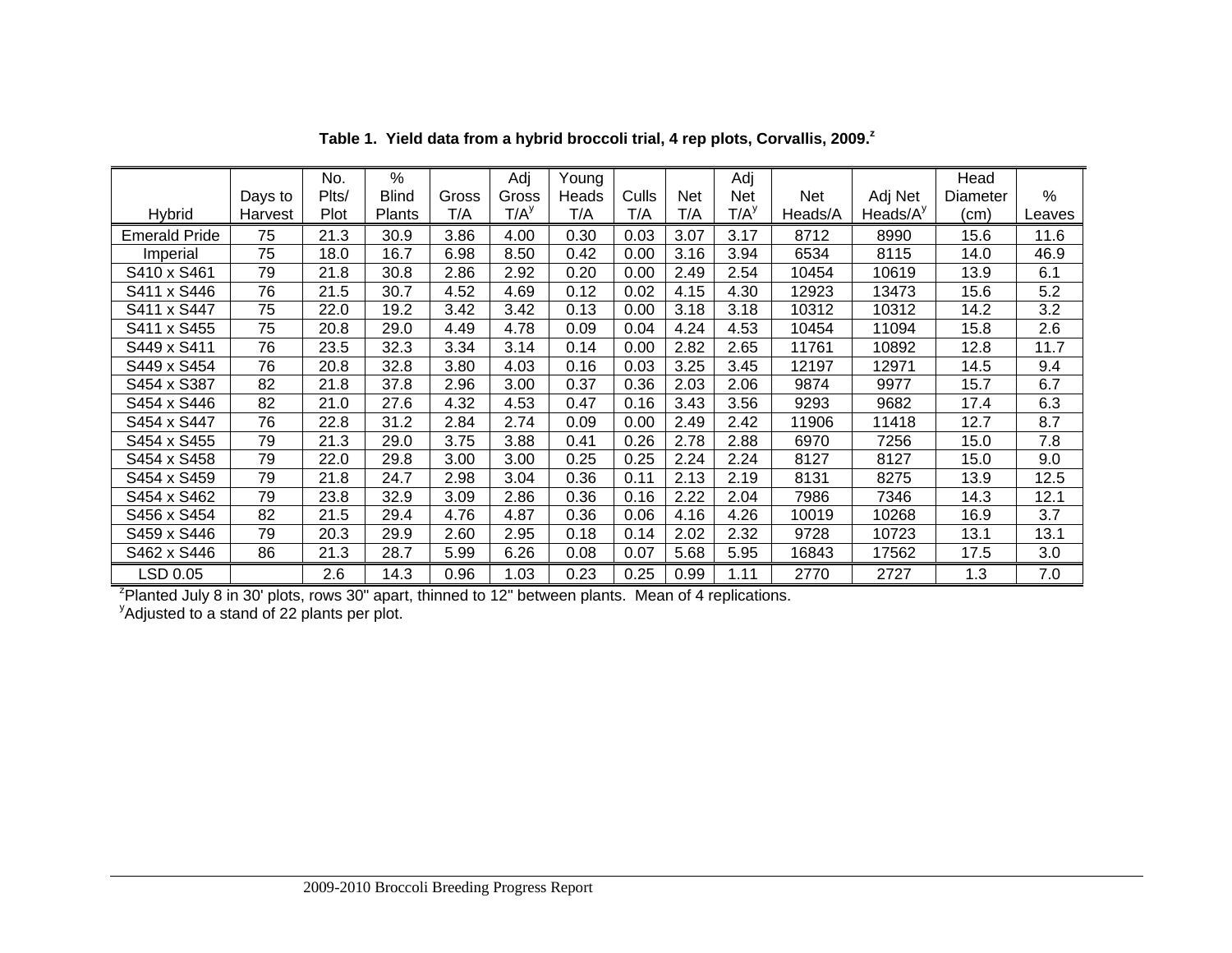|                                                                                                              |         | No.   | %            |       | Adj     | Young |       |      | Adj              |         |              | Head     |        |
|--------------------------------------------------------------------------------------------------------------|---------|-------|--------------|-------|---------|-------|-------|------|------------------|---------|--------------|----------|--------|
|                                                                                                              | Days to | Plts/ | <b>Blind</b> | Gross | Gross   | Heads | Culls | Net  | Net              | Net     | Adj          | Diameter | %      |
| <b>Hybrid</b>                                                                                                | Harvest | Plot  | Plants       | T/A   | $T/A^y$ | T/A   | T/A   | T/A  | T/A <sup>y</sup> | Heads/A | Heads/ $A^y$ | (cm)     | Leaves |
| Avenger                                                                                                      | 86      | 19.5  | 12.8         | 9.55  | 10.82   | 0.28  | 0.00  | 7.49 | 8.48             | 8422    | 9482         | 20.0     | 18.9   |
| <b>Emerald Crown</b>                                                                                         | 72      | 21.5  | 6.9          | 8.58  | 8.78    | 0.20  | 0.35  | 5.42 | 5.57             | 10164   | 10430        | 14.9     | 30.2   |
| Patron                                                                                                       | 79      | 21.5  | 28.0         | 5.23  | 5.30    | 0.39  | 0.00  | 3.51 | 3.57             | 9583    | 9792         | 14.4     | 25.4   |
| XBC 5526                                                                                                     | 76      | 23.5  | 12.8         | 10.63 | 9.95    | 0.13  | 0.00  | 6.33 | 5.96             | 13068   | 12336        | 15.2     | 38.8   |
| RS1-1-2-3 x S446                                                                                             | 79      | 20.0  | 32.7         | 4.14  | 4.55    | 0.20  | 0.30  | 3.53 | 3.90             | 11326   | 12505        | 15.6     | 2.4    |
| S411 x S456                                                                                                  | 76      | 23.0  | 41.3         | 3.57  | 3.42    | 0.13  | 0.04  | 3.11 | 2.97             | 11035   | 10555        | 13.5     | 8.1    |
| S411 x S458                                                                                                  | 72      | 23.5  | 10.6         | 4.23  | 3.97    | 0.04  | 0.00  | 4.09 | 3.85             | 10745   | 10081        | 15.7     | 2.2    |
| S411 x S460                                                                                                  | 75      | 21.5  | 40.2         | 3.14  | 3.20    | 0.10  | 0.01  | 2.95 | 3.00             | 13649   | 14139        | 15.0     | 2.5    |
| S446 x S456                                                                                                  | 79      | 21.0  | 24.3         | 3.86  | 4.20    | 0.20  | 0.23  | 3.14 | 3.37             | 10164   | 11003        | 15.3     | 7.5    |
| S454 x S457                                                                                                  | 84      | 21.5  | 38.9         | 4.07  | 4.19    | 0.17  | 0.39  | 3.33 | 3.42             | 12487   | 12778        | 17.0     | 4.2    |
| S454 x S460                                                                                                  | 79      | 21.0  | 45.2         | 2.74  | 2.88    | 0.22  | 0.12  | 2.16 | 2.27             | 7841    | 8214         | 14.7     | 9.0    |
| S455 x S446                                                                                                  | 84      | 22.5  | 34.0         | 6.00  | 5.89    | 0.15  | 0.10  | 5.60 | 5.49             | 14230   | 14055        | 17.0     | 2.4    |
| S457 x S411                                                                                                  | 79      | 19.0  | 33.1         | 4.50  | 5.18    | 0.10  | 0.25  | 3.98 | 4.56             | 11035   | 13136        | 15.1     | 4.0    |
| S457 x S446                                                                                                  | 83      | 19.5  | 23.3         | 4.92  | 5.55    | 0.20  | 0.10  | 4.44 | 5.00             | 13939   | 15669        | 17.9     | 3.6    |
| S458 x S446                                                                                                  | 82      | 19.5  | 33.3         | 5.18  | 5.89    | 0.26  | 0.10  | 4.69 | 5.34             | 10164   | 11611        | 19.3     | 2.5    |
| S459 x S411                                                                                                  | 79      | 20.0  | 44.2         | 4.18  | 4.56    | 0.22  | 0.26  | 3.50 | 3.80             | 13068   | 14423        | 15.3     | 5.2    |
| S460 x S446                                                                                                  | 84      | 24.5  | 26.4         | 5.49  | 4.94    | 0.13  | 0.07  | 5.10 | 4.59             | 16843   | 15141        | 16.1     | 3.5    |
| S462 x S411                                                                                                  | 79      | 22.0  | 27.3         | 3.85  | 3.85    | 0.17  | 0.12  | 3.33 | 3.33             | 11035   | 11035        | 15.9     | 6.1    |
| LSD 0.05                                                                                                     |         | 4.5   | 24.0         | 1.83  | 1.79    | 0.35  | 0.33  | 1.45 | 1.56             | 3289    | 4590         | 2.1      | 5.2    |
| ${}^{7}$ Planted July 8 in 30' plots, rows 30" apart, thinned to 12" between plants. Mean of 2 replications. |         |       |              |       |         |       |       |      |                  |         |              |          |        |

**Table 2. Yield data from a hybrid broccoli trial, 2 rep plots, 2009<sup>z</sup>**

<sup>y</sup>Adjusted to a stand of 22 plants per plot.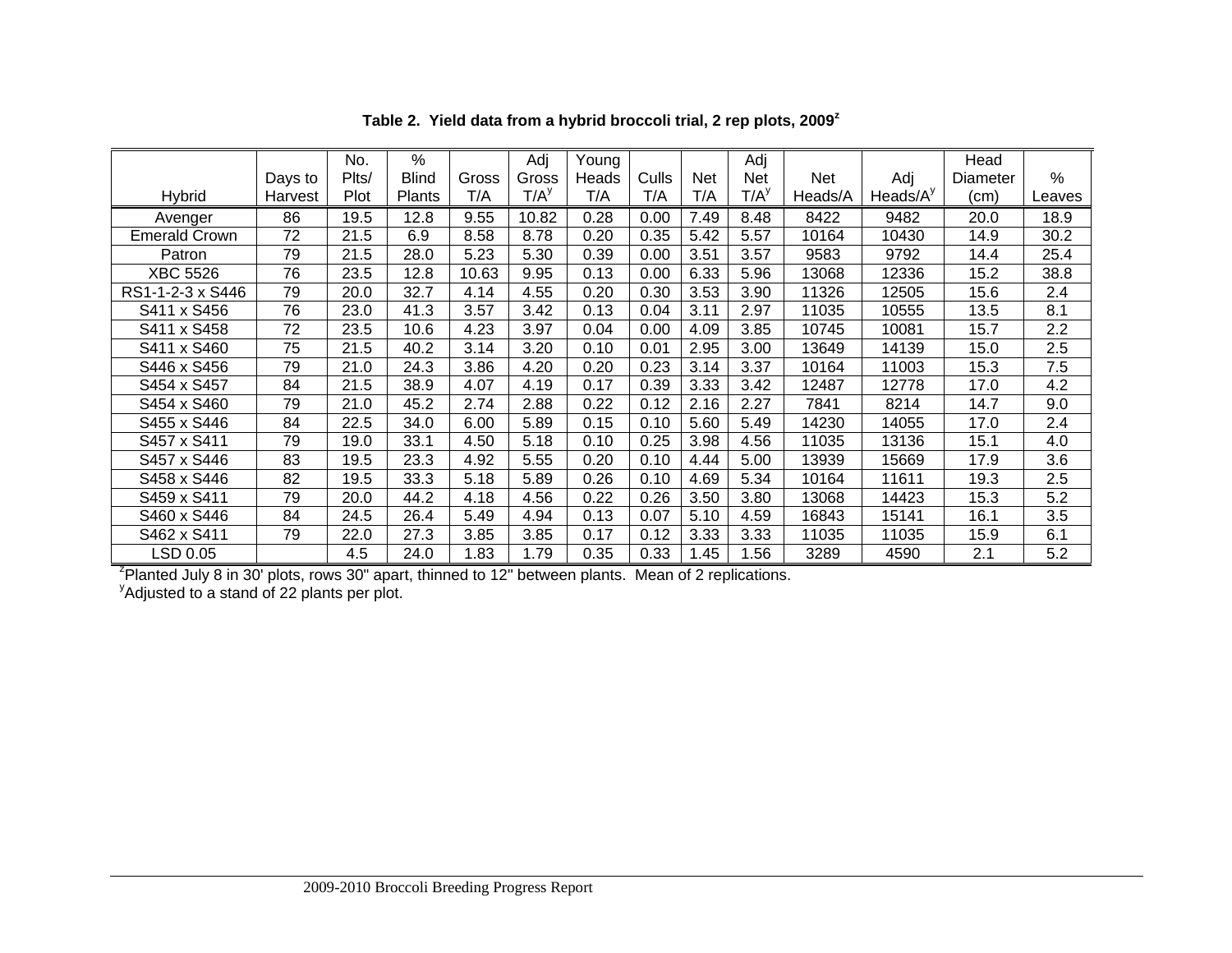|                      |                 | <b>Head</b>     | Plant           |                         |                   |                    |                |                   |                       |                   |                |                 |                             |
|----------------------|-----------------|-----------------|-----------------|-------------------------|-------------------|--------------------|----------------|-------------------|-----------------------|-------------------|----------------|-----------------|-----------------------------|
|                      | Maturity        | Ht              | Ht              | Head                    | <b>Bead</b>       | Bead               | <b>Stem</b>    | Exser-            | Segment-              | Unifor-           | Branch-        | Over            |                             |
| Line                 | $(days)^{z}$    | (cm)            | (cm)            | Shape <sup>y</sup>      | Size <sup>x</sup> | Color <sup>w</sup> | $color^w$      | tion <sup>w</sup> | $a$ tion <sup>w</sup> | mity <sup>w</sup> | $ing^w$        | $all^w$         | <b>Notes</b>                |
| Avenger              | 86              | 53              | 77              | 5                       | F                 | 3                  | $\overline{4}$ | 3                 | 3                     | 5                 | 5              | $\overline{4}$  |                             |
|                      |                 |                 |                 |                         |                   |                    |                |                   |                       |                   |                |                 | <b>Excellent</b> for        |
|                      |                 |                 |                 |                         |                   |                    |                |                   |                       |                   |                |                 | fresh market                |
|                      |                 |                 |                 |                         |                   |                    |                |                   |                       |                   |                |                 | but not for                 |
|                      |                 |                 |                 |                         |                   |                    |                |                   |                       |                   |                |                 | processing;                 |
| <b>Emerald Crown</b> | 72              | 32              | 61              | $\overline{7}$          | M                 | 4                  | 5              | 1                 | 1                     | 5                 | 4              | 3               | no hollow<br>stems          |
|                      |                 |                 |                 |                         |                   |                    |                |                   |                       |                   |                |                 | Three heads                 |
| <b>Emerald Pride</b> | 75              | 27              | 66              | 4                       | M                 | 5                  | 3              | 4                 | 3                     | 3                 | 3              | 5               | with head rot               |
| Imperial             | $\overline{75}$ | $\overline{32}$ | $\overline{74}$ | $\overline{5}$          | $\overline{M}$    | $\overline{5}$     | $\overline{5}$ | $\overline{5}$    | $\mathbf{1}$          | $\overline{7}$    | 1              | $\overline{3}$  |                             |
| Patron               | 79              | 46              | $\overline{70}$ | $\overline{5}$          | $F-M$             | $\overline{3}$     | $\overline{4}$ | $\overline{3}$    | $\overline{5}$        | $\overline{7}$    | $\overline{7}$ | $\overline{4}$  |                             |
| <b>XBC 5526</b>      | 76              | $\overline{25}$ | 62              | $\overline{6}$          | F                 | $\overline{4}$     | $\overline{3}$ | 1                 | $\overline{2}$        | 6                 | 1              | $\overline{3}$  |                             |
| RS1-1-2-3 x S446     | 79              | 82              | 88              | $\overline{7}$          | $\overline{M}$    | $\overline{6}$     | $\overline{7}$ | $\overline{7}$    | $\overline{7}$        | $\overline{7}$    | $\overline{5}$ | $\overline{8}$  |                             |
| S410 x S461          | 79              | 66              | 66              | $\overline{5}$          | $\overline{M}$    | $\overline{5}$     | $\overline{7}$ | $\overline{7}$    | $\overline{5}$        | $\overline{5}$    | $\overline{5}$ | $\overline{4}$  |                             |
|                      |                 |                 |                 |                         |                   |                    |                |                   |                       |                   |                |                 | Some very                   |
| S411 x S446          | 76              | 67              | 74              | 5                       | $\mathbf C$       | 5                  | $\overline{7}$ | 6                 | 3                     | 5                 | 3              | 5               | large heads                 |
| S411 x S447          | 75              | 57              | $\overline{70}$ | $\overline{6}$          | $\overline{M}$    | $\overline{6}$     | $\overline{7}$ | $\overline{7}$    | $\overline{6}$        | $\overline{4}$    | $\overline{7}$ | $\overline{5}$  |                             |
|                      |                 |                 |                 |                         |                   |                    |                |                   |                       |                   |                |                 | A few leafy                 |
| S411 x S455          | 75              | 64              | 75              | 6                       | M                 | $\overline{7}$     | $\overline{7}$ | 6                 | $\overline{7}$        | $\overline{7}$    | $\overline{7}$ | $\overline{7}$  | heads                       |
|                      |                 |                 |                 |                         |                   |                    |                |                   |                       |                   |                |                 | Many blind                  |
| S411 x S456          | 76              | 64              | 71              | 4                       | $F-M$             | 5                  | $\overline{7}$ | $\overline{7}$    | 3                     | 3                 | 5              | 3               | plants                      |
|                      |                 |                 |                 |                         |                   |                    |                |                   |                       |                   |                |                 | Variable plant              |
| S411 x S458          | 72              | 56              | 72              | $\overline{4}$          | M                 | 7                  | $\overline{7}$ | 5                 | 5                     | 3                 | 3              | 5               | height; some<br>leafy heads |
| S411 x S460          | $\overline{75}$ | 69              | $\overline{72}$ | $\overline{4}$          | $M-C$             | $\overline{6}$     | $\overline{7}$ | $\overline{7}$    | $\overline{5}$        | $\overline{5}$    | $\overline{3}$ | $\overline{5}$  |                             |
|                      |                 |                 |                 |                         |                   |                    |                |                   |                       |                   |                |                 | Two heads                   |
| S449 x S411          | 76              | 54              | 70              | 4                       | F-M               | 5                  | $\overline{7}$ | 4                 | 3                     | 5                 | $\overline{7}$ | 5               | with head rot               |
| S449 x S454          | 76              | 45              | $\overline{58}$ | $\overline{\mathbf{4}}$ | $F-M$             | $\overline{5}$     | 5              | 4                 | $\overline{5}$        | $\overline{5}$    | $\overline{5}$ | $6\phantom{1}6$ |                             |
| S454 x S387          | $\overline{82}$ | $\overline{72}$ | $\overline{70}$ | $\overline{5}$          | M                 | $\overline{7}$     | $\overline{7}$ | $\overline{7}$    | $\overline{7}$        | $\overline{2}$    | $\overline{7}$ | $\overline{3}$  |                             |
|                      |                 |                 |                 |                         |                   |                    |                |                   |                       |                   |                |                 | Highly varia-               |
|                      |                 |                 |                 |                         |                   |                    |                |                   |                       |                   |                |                 | ble maturity;               |
|                      |                 |                 |                 |                         |                   |                    |                |                   |                       |                   |                |                 | some very                   |
| S454 x S446          | 82              | 67              | 69              | $\overline{7}$          | F-M               | $\overline{7}$     | 5              | 5                 | 5                     | 1                 | 5              | 6               | nice heads                  |

# **Table 3. Observation notes from a broccoli yield trial, Corvallis, 2009.**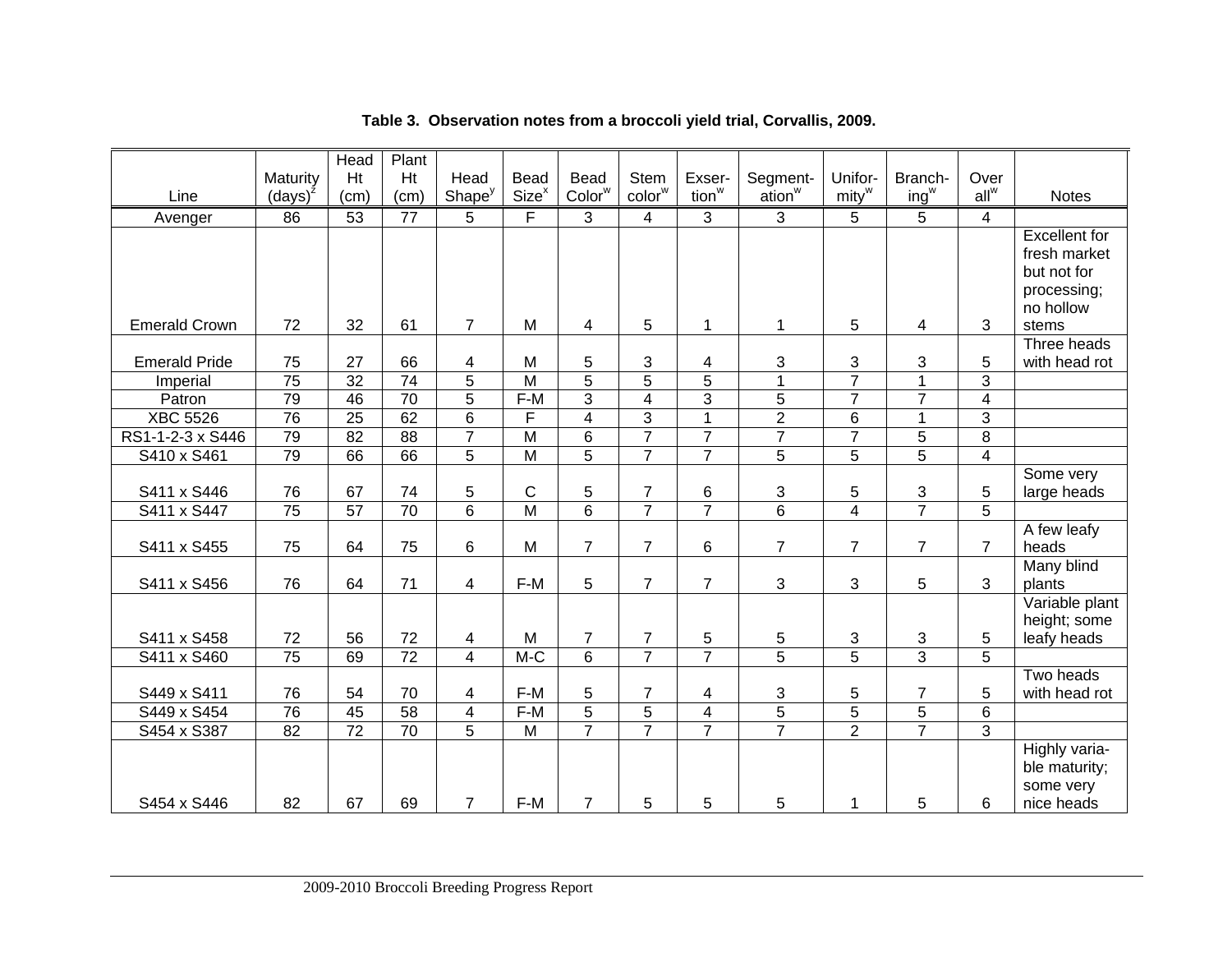|             |                 | Head | Plant           |                    |                   |                    |                |                   |                    |                   |                |                |               |
|-------------|-----------------|------|-----------------|--------------------|-------------------|--------------------|----------------|-------------------|--------------------|-------------------|----------------|----------------|---------------|
|             | Maturity        | Ht   | Ht              | Head               | Bead              | Bead               | Stem           | Exser-            | Segment-           | Unifor-           | Branch-        | Over           |               |
| Line        | $(days)^{2}$    | (cm) | (cm)            | Shape <sup>y</sup> | Size <sup>x</sup> | Color <sup>w</sup> | $color^w$      | tion <sup>w</sup> | ation <sup>w</sup> | mity <sup>w</sup> | $ing^w$        | $all^w$        | <b>Notes</b>  |
|             |                 |      |                 |                    |                   |                    |                |                   |                    |                   |                |                | Very attrac-  |
| S454 x S447 | 76              | 59   | 65              | $\overline{7}$     | F-M               | $\overline{7}$     | 7              | 6                 | 5                  | 6                 | 5              | 8              | tive heads    |
| S454 x S455 | 79              | 54   | 64              | 5                  | F-M               | 5                  | $\overline{7}$ | 5                 | 6                  | 5                 | 3              | 5              | Lodging       |
| S454 x S457 | 84              | 65   | 75              | 5                  | F.                | $\overline{7}$     | 6              | 5                 | 5                  | 4                 | 5              | 5              |               |
|             |                 |      |                 |                    |                   |                    |                |                   |                    |                   |                |                | One plant     |
| S454 x S458 | 79              | 61   | 75              | 4                  | M                 | 5                  | $\overline{7}$ | 5                 | 3                  | 3                 | 7              | 3              | with head rot |
| S454 x S459 | 79              | 68   | 65              | 7                  | M                 | 5                  | $\overline{7}$ | $\overline{7}$    | 6                  | 3                 | 3              | 3              |               |
| S454 x S460 | 79              | 62   | 63              | 5                  | M                 | 5                  | 5              | 6                 | 4                  | 3                 | 7              | 3              |               |
| S454 x S462 | $\overline{79}$ | 61   | 68              | 6                  | $M-C$             | 5                  | 5              | 5                 | 5                  | 6                 | 3              | 6              |               |
| S455 x S446 | 84              | 66   | 64              | $\overline{5}$     | F                 | 6                  | 6              | $\overline{7}$    | $\overline{7}$     | $\overline{7}$    | 5              | $\overline{7}$ |               |
|             |                 |      |                 |                    |                   |                    |                |                   |                    |                   |                |                | Large heavy   |
|             |                 |      |                 |                    |                   |                    |                |                   |                    |                   |                |                | heads; head   |
|             |                 |      |                 |                    |                   |                    |                |                   |                    |                   |                |                | rot develop-  |
| S456 x S454 | 82              | 64   | 69              | 6                  | м                 | $\overline{7}$     | $\overline{7}$ | 6                 | 5                  | 4                 | 5              | $\overline{7}$ | ing           |
| S457 x S411 | 79              | 54   | 60              | 5                  | M-C               | 5                  | 6              | 5                 | 4                  | $\overline{7}$    | 3              | 6              |               |
| S457 x S446 | 83              | 63   | 77              | 6                  | F                 | 7                  | 6              | 6                 | 8                  | 4                 | $\overline{7}$ | 5              |               |
| S458 x S446 | 82              | 62   | 68              | 5                  | F                 | 5                  | 5              | 5                 | $\overline{7}$     | 3                 | 5              | 4              |               |
| S459 x S411 | 79              | 64   | 74              | $\overline{5}$     | M                 | 5                  | 5              | $5\phantom{.0}$   | 4                  | 3                 | $\overline{5}$ | 3              |               |
| S459 x S446 | 79              | 66   | $\overline{71}$ | $\overline{7}$     | F                 | $\overline{ }$     | $\overline{7}$ | 5                 | $\overline{7}$     | 4                 | 5              | $\overline{7}$ |               |
| S460 x S446 | 84              | 68   | 66              | 6                  | F                 | 5                  | 4              | $\overline{7}$    | 8                  | $\overline{7}$    | 5              | 5              |               |
| S462 x S411 | 79              | 68   | 76              | 5                  | $M-C$             | 5                  | $\overline{7}$ | 6                 | $\overline{2}$     | 5                 | 4              | 5              |               |
| S462 x S446 | 86              | 74   | 71              | 7                  | М                 | 6                  | 7              | $\overline{7}$    | 7                  | 5                 | 3              | 6              |               |

**Table 3. Observation notes from a broccoli yield trial, Corvallis, 2009 (cont.).** 

<sup>2</sup>Planted July 8 in 30' plots; rows 30" apart, thinned to 12' between plants.

 $\mathrm{y}$ Scale of 1 - 9 where 1 = flat and 9 = extreme dome.

 ${}^{\text{x}}\mathsf{F}$  = fine; M = medium; C = coarse.

"Scale of 1-9 where  $1 =$  poor and  $9 =$  excellent.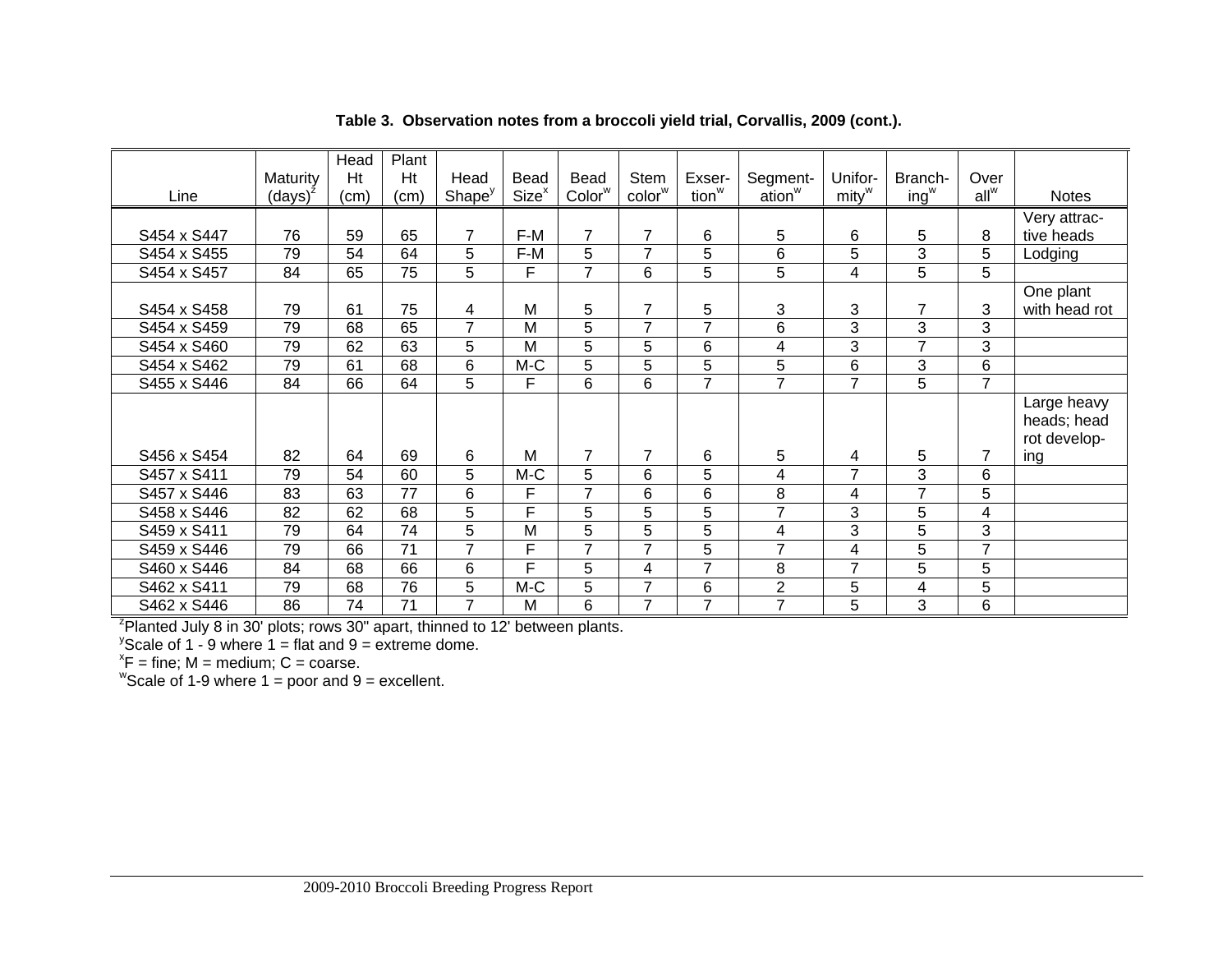|                                                                              |      |      |      |      |      | Tons/Acre |      |      |      |      |
|------------------------------------------------------------------------------|------|------|------|------|------|-----------|------|------|------|------|
| Entry                                                                        | 2000 | 2001 | 2002 | 2003 | 2004 | 2005      | 2006 | 2007 | 2008 | 2009 |
| S387 x S410                                                                  |      |      |      |      | 4.62 | 1.39      |      |      |      |      |
| S387 x S411                                                                  |      |      |      |      | 2.45 |           |      |      |      |      |
| S387 x S438                                                                  |      | 2.82 |      |      |      |           |      |      |      |      |
| S387 x S445                                                                  |      |      | 3.79 |      |      |           |      |      |      |      |
| S387 x S446                                                                  |      | 2.73 |      | 5.40 |      |           |      | 4.27 |      |      |
| S387 x S454                                                                  | 3.83 | 4.14 | 5.67 | 6.40 | 3.34 |           | 1.32 | 4.17 | 2.21 | 2.06 |
| S410 x S442                                                                  |      |      |      |      |      | 2.32      |      |      |      |      |
| S410 x S445                                                                  |      |      | 3.87 |      |      |           |      |      |      |      |
| S410 x S446                                                                  |      |      |      |      | 3.43 | 1.36      |      |      |      |      |
| S410 x S447                                                                  |      |      |      |      |      | 1.46      |      |      |      |      |
| S410 x S454                                                                  | 3.79 | 3.72 | 5.35 | 5.70 | 3.79 |           |      |      | 4.39 |      |
| S410 x S456                                                                  |      |      |      |      |      |           |      |      | 2.61 |      |
| S410 x S461                                                                  |      |      |      |      |      |           |      |      | 1.92 | 2.54 |
| S411 x S445                                                                  |      |      | 3.58 |      |      |           |      |      |      |      |
| S411 x S446                                                                  |      | 3.70 |      | 5.30 |      |           | 4.23 |      |      | 4.30 |
| S411 x S447                                                                  |      |      |      |      |      |           |      |      |      | 3.18 |
| S411 x S449                                                                  |      |      |      |      |      |           |      |      |      | 2.65 |
| S411 x S454                                                                  | 3.49 | 3.96 | 3.30 |      | 2.72 |           | 4.22 |      |      |      |
| S411 x S455                                                                  |      |      |      |      |      |           |      |      | 5.40 | 4.24 |
| S438 x S442                                                                  |      | 4.22 |      |      |      |           |      |      |      |      |
| S440 x S446                                                                  |      |      |      | 5.10 |      |           |      |      |      |      |
| S442 x S411                                                                  |      |      |      |      |      |           | 5.28 |      |      |      |
| S442 x S454                                                                  |      | 3.65 |      |      | 3.92 |           | 3.65 |      |      |      |
| S445 x S454                                                                  |      | 4.07 | 4.32 | 6.10 | 3.40 |           |      | 3.31 | 3.57 |      |
| S445 x S456                                                                  |      |      |      |      |      |           |      |      | 3.23 |      |
| S445 x S461                                                                  |      |      |      |      |      |           |      |      | 1.45 |      |
| S446 x S454                                                                  |      |      |      | 3.70 | 4.83 |           | 3.68 | 4.07 | 2.80 | 3.56 |
| S447 x S410                                                                  |      |      |      |      |      |           | 4.29 |      |      |      |
| S447 x S411                                                                  |      |      |      |      |      |           | 3.41 |      |      |      |
| S447 x S454                                                                  |      |      |      |      | 2.31 | 2.24      |      | 4.16 | 1.70 | 2.42 |
| S448 x S454                                                                  |      |      |      |      |      |           |      | 2.79 |      |      |
| S449 x S454                                                                  |      |      |      |      |      |           |      | 4.30 | 4.19 | 3.45 |
| S454 x S455                                                                  |      |      |      |      |      |           |      |      | 3.09 | 2.88 |
| S454 x S456                                                                  |      |      |      |      |      |           |      |      | 3.10 |      |
| S454 x S458                                                                  |      |      |      |      |      |           |      |      |      | 2.24 |
| S454 x S459                                                                  |      |      |      |      |      |           |      |      |      | 2.19 |
| S454 x S462                                                                  |      |      |      |      |      |           |      |      |      | 2.04 |
| S456 x S454                                                                  |      |      |      |      |      |           |      |      |      | 4.26 |
| S459 x S446                                                                  |      |      |      |      |      |           |      |      |      | 2.32 |
| S462 x S446                                                                  |      |      |      |      |      |           |      |      |      | 5.95 |
| Arcadia                                                                      | 3.73 |      |      |      |      |           |      | 4.09 | 3.87 |      |
| Excelsior                                                                    | 2.43 | 3.78 | 4.97 | 3.90 | 3.43 | 2.25      | 4.45 |      |      |      |
|                                                                              | 3.23 |      | 4.71 |      |      |           |      |      |      |      |
| Legend<br>Regal                                                              | 3.95 | 3.63 |      | 5.30 | 4.17 | 3.30      | 3.62 | 5.21 |      |      |
| <b>Emerald Pride</b>                                                         |      |      |      | 3.40 | 4.54 | 4.32      | 3.91 | 4.23 |      | 3.17 |
|                                                                              |      |      |      |      |      |           |      |      |      | 3.94 |
| Imperial                                                                     |      |      |      |      |      |           |      |      |      |      |
| LSD 0.05                                                                     | 0.52 | 0.84 | 1.39 | 0.90 | 0.93 | 0.79      |      | 0.95 | 0.93 | 1.11 |
| <sup>z</sup> Uneven number of plots in 2006 prevented calculation of an LSD. |      |      |      |      |      |           |      |      |      |      |

# **Table 4. Yield data (net T/A) from ten years of broccoli yield trials, Corvallis, 2009<sup>z</sup>**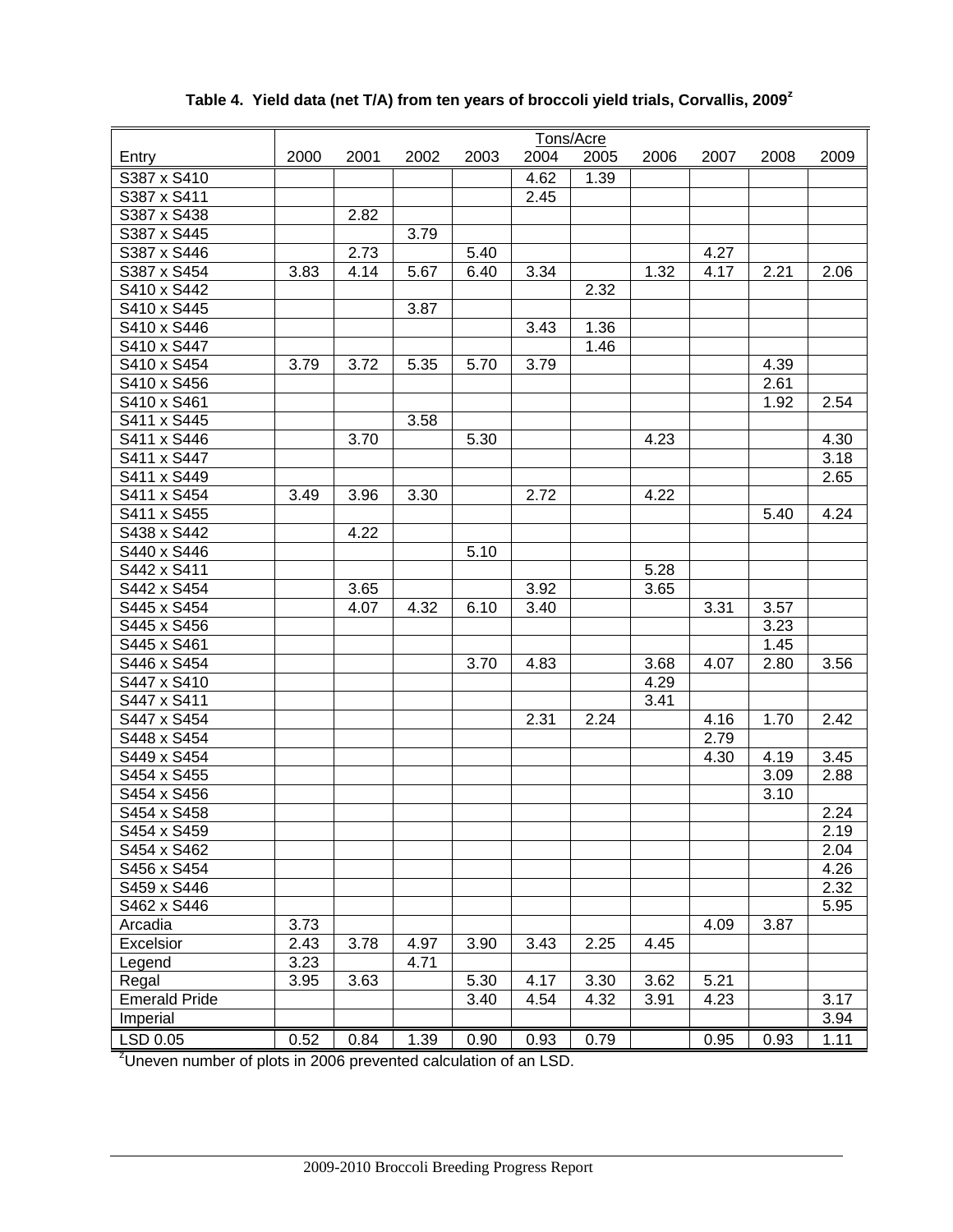|        |        |      | Leaf            |                 |                         |                  |                  |                          | Head              | Head               | Plot                    |                           |                    |                       |
|--------|--------|------|-----------------|-----------------|-------------------------|------------------|------------------|--------------------------|-------------------|--------------------|-------------------------|---------------------------|--------------------|-----------------------|
|        | Ma-    | Hea  | Cano-           | Head            | Head                    | <b>Stem</b>      | Head             | <b>Bead</b>              | Ex-               | Seg-               | Uni-                    |                           | Over-              |                       |
|        | turity | d Ht | py Ht           | Diam            | Sha-                    | $Co-$            | $Co-$            | Si-                      | ser-              | ment-              | form-                   | <b>Branch</b>             | all                |                       |
| Inbred | (days) | (cm) | (cm)            | (cm)            | pe <sup>y</sup>         | Ior <sup>x</sup> | Ior <sup>x</sup> | $ze^w$                   | tion <sup>x</sup> | ation <sup>x</sup> | $ity^x$                 | $-$ ing <sup>x</sup>      | Score <sup>x</sup> | <b>Notes</b>          |
|        |        |      |                 |                 |                         |                  |                  |                          |                   |                    |                         |                           |                    |                       |
|        |        | 78   | 66              |                 |                         | $\overline{7}$   |                  | F-M                      |                   | $\overline{7}$     | 3                       |                           | 5                  | Four blind plants;    |
| S387   | 89     |      |                 | 14              | 4                       |                  | 5                |                          | $\boldsymbol{9}$  |                    |                         | 5                         |                    | head rot developing   |
| S410   | 77     | 52   | 46              | 11              | 6                       | $\overline{7}$   | $\overline{7}$   | M                        | 6                 | $\overline{7}$     | 6                       | 5                         | $\overline{7}$     | Three blind plants    |
| S411   | 77     | 51   | $\overline{59}$ | 14.5            | $\overline{5}$          | $\overline{5}$   | $\,6$            | $\mathsf C$              | 5                 | 3                  | $\overline{\mathbf{4}}$ | $\overline{3}$            | 5                  | Five blind plants     |
| S437   | 69     | 40   | 55              | 11.5            | $\overline{5}$          | $\overline{5}$   | $\overline{7}$   | $\overline{M}$           | $\overline{5}$    | $\overline{3}$     | $\overline{7}$          | $\overline{3}$            | $\overline{7}$     |                       |
|        |        |      |                 |                 |                         |                  |                  |                          |                   |                    |                         |                           |                    | Soft heads; 5 blind   |
| S438   | 77     | 51   | 54              | 8.5             | $\overline{7}$          | $\overline{7}$   | $\overline{7}$   | M                        | 8                 | 8                  | 6                       | 6                         | 6                  | plants                |
|        |        |      |                 |                 |                         |                  |                  |                          |                   |                    |                         |                           |                    | Mix of highly domed,  |
|        |        |      |                 |                 |                         |                  |                  |                          |                   |                    |                         |                           |                    | coarse beaded types   |
|        |        |      |                 |                 |                         |                  |                  |                          |                   |                    |                         |                           |                    | and finer beaded,     |
|        |        |      |                 |                 |                         |                  |                  |                          |                   |                    |                         |                           |                    | segmented types; ro-  |
|        |        |      |                 |                 |                         |                  |                  |                          |                   |                    |                         |                           |                    | gued coarse beaded    |
| S440   | 77     | 50   | 51              | 11              | 9                       | 8                | 5                | $\mathsf C$              | 6                 | 2                  | $\overline{7}$          | 6                         | 5                  | types                 |
| S442   | 89     | 63   | 55              | 16              | 4                       | $\overline{7}$   | $\overline{7}$   | $\overline{\mathsf{VF}}$ | $\overline{7}$    | $\overline{5}$     | 6                       | 5                         | 5                  | Leafy heads           |
| S443   | 89     | 62   | 60              | 15              | 5                       | 5                | 5                | F                        | 5                 | 5                  | $\overline{7}$          | $\overline{5}$            | $\overline{5}$     | Soft heads            |
| S445   | 89     | 56   | 62              | $\overline{11}$ | $\overline{6}$          | $\overline{5}$   | $\overline{7}$   | $\overline{C}$           | $\overline{6}$    | $\mathbf{1}$       | 8                       | $\overline{3}$            | $\overline{3}$     | Head rot developing   |
|        |        |      |                 |                 |                         |                  |                  |                          |                   |                    |                         |                           |                    | Very firm heads; head |
| S446   | 89     | 50   | 55              | 18              | 5                       | 3                | 5                | M                        | 5                 | 3                  | 6                       | 5                         | $\overline{7}$     | rot developing        |
|        |        |      |                 |                 |                         |                  |                  |                          |                   |                    |                         |                           |                    | Soft heads; severe    |
| S447   | 89     | 56   | 51              | 17              | 6                       | 5                | 5                | F-M                      | $\overline{7}$    | 8                  | $\overline{7}$          | $\ensuremath{\mathsf{3}}$ | 6                  | head rot              |
| S448   | 89     | 74   | 68              | 13              | 6                       | $\overline{7}$   | $\overline{7}$   | F                        | $\overline{7}$    | 3                  | 5                       | $\overline{7}$            | 6                  | Some head rot         |
| S449   | 89     | 45   | 59              | 13              | $\overline{\mathbf{4}}$ | 5                | 5                | M                        | 4                 | 3                  | 7                       | $\sqrt{3}$                | 5                  | One glossy off-type   |
| S454   | 89     | 63   | 56              | 18              | 5                       | $\overline{7}$   | 5                | M-C                      | 6                 | 5                  | $6\phantom{1}$          | 5                         | $\overline{7}$     | Moderate head rot     |
| S455   | 89     | 47   | 51              | 15              | 3                       | $\overline{7}$   | $\overline{7}$   | F                        | $\overline{4}$    | 9                  | 5                       | 3                         | $\overline{7}$     | Slight head rot       |
| S456   | 89     | 54   | 58              | 18              | $\overline{\mathbf{4}}$ | $\overline{7}$   | $\overline{7}$   | F-M                      | 5                 | 9                  | 5                       | 5                         | $\overline{7}$     | Slight head rot       |
|        |        |      |                 |                 |                         |                  |                  |                          |                   |                    |                         |                           |                    | Firm heads with no    |
|        |        |      |                 |                 |                         |                  |                  |                          |                   |                    |                         |                           |                    | head rot; some leafy  |
| S457   | 89     | 53   | 58              | 17              | 5                       | $\overline{7}$   | 5                | $\mathsf F$              | $\overline{7}$    | 8                  | $\overline{7}$          | 3                         | $\overline{7}$     | heads                 |
|        |        |      |                 |                 |                         |                  |                  |                          |                   |                    |                         |                           |                    | Firm heads; 5 blind   |
|        |        |      |                 |                 |                         |                  |                  |                          |                   |                    |                         |                           |                    | plants; try crossing  |
| S458   | 77     | 50   | 55              | 12              | 4                       | $\overline{7}$   | 6                | F-M                      | $\overline{7}$    | 8                  | $\overline{7}$          | 3                         | $\overline{7}$     | this to S440          |

**Table 5. Broccoli observation trial, OSU inbreds, Corvallis, 2009.<sup>z</sup>**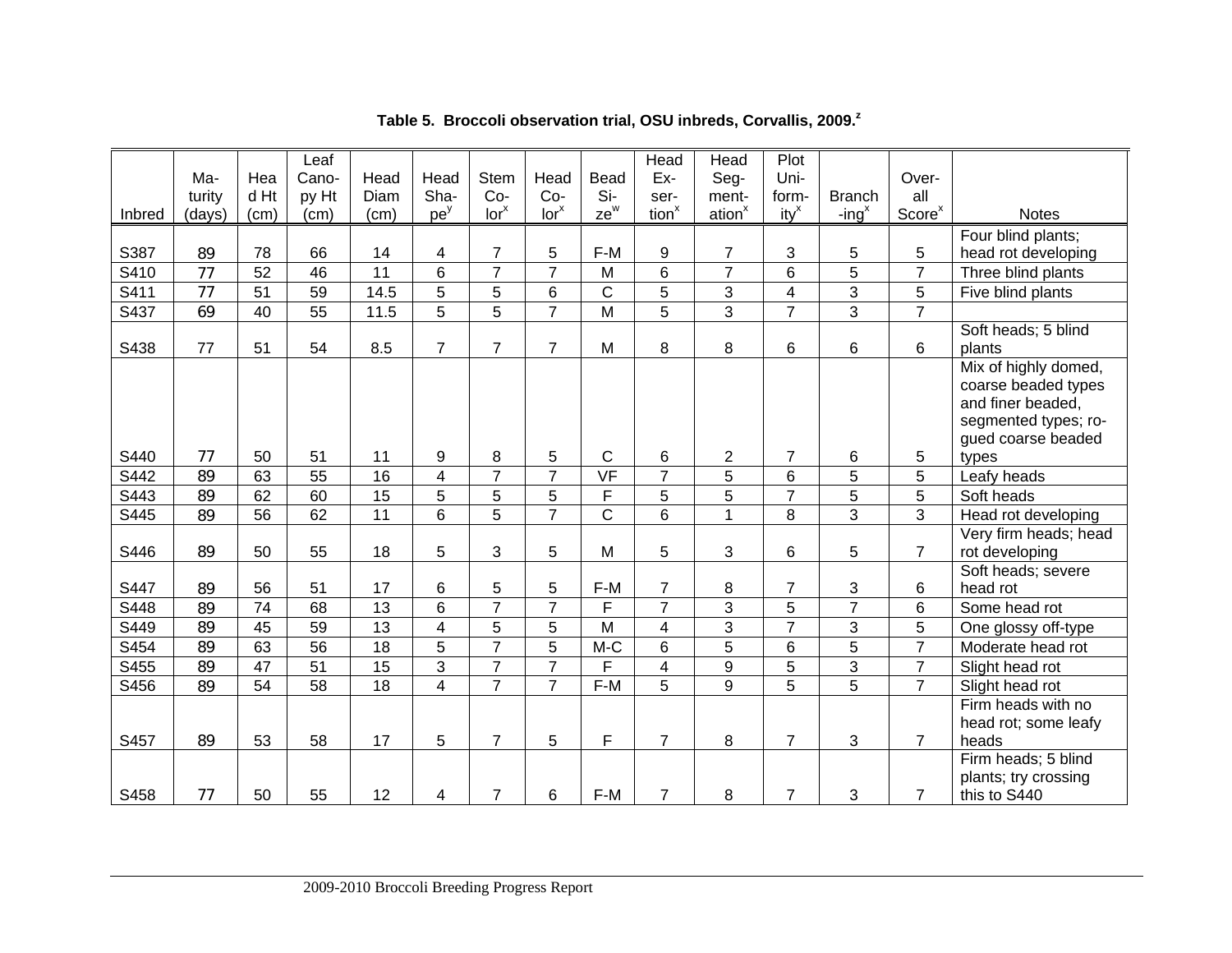|             |        |      | Leaf                                                           |      |          |                  |                  |        | Head              | Head               | Plot    |                   |                    |                       |
|-------------|--------|------|----------------------------------------------------------------|------|----------|------------------|------------------|--------|-------------------|--------------------|---------|-------------------|--------------------|-----------------------|
|             | Ma-    | Hea  | Cano-                                                          | Head | Head     | <b>Stem</b>      | Head             | Bead   | Ex-               | Seg-               | Uni-    |                   | Over-              |                       |
|             | turity | d Ht | py Ht                                                          | Diam | Sha-     | Co-              | Co-              | Si-    | ser-              | ment-              | form-   | <b>Branch</b>     | all                |                       |
| Inbred      | (days) | (cm) | (cm)                                                           | (cm) | $pe^{y}$ | Ior <sup>x</sup> | Ior <sup>x</sup> | $ze^w$ | tion <sup>x</sup> | ation <sup>x</sup> | $ity^x$ | -ing <sup>x</sup> | Score <sup>x</sup> | <b>Notes</b>          |
|             |        |      |                                                                |      |          |                  |                  |        |                   |                    |         |                   |                    |                       |
|             |        |      |                                                                |      |          |                  |                  |        |                   |                    |         |                   |                    | Uniform heads with no |
| S459        | 89     | 63   | 54                                                             | 12   | 9        | ⇁                | 9                | F      |                   | 9                  | 3       | 3                 | 5                  | head rot              |
| S460        | 89     | 73   | 66                                                             | 13   | ⇁        | 5                | 5                | F      |                   | 3                  | 5       |                   | 5                  | Moderate head rot     |
|             |        |      |                                                                |      |          |                  |                  |        |                   |                    |         |                   |                    | Very small, leafy     |
| S461        | 89     | 55   | 58                                                             | 9    | 5        | 5                | 3                | F      | 6                 |                    | 5       | 5                 | 3                  | heads                 |
| S462        | 89     | 59   | 52                                                             | 16   | 4        | 3                | 5                | м      | 6                 | 5                  | ⇁       |                   | 6                  | Moderate head rot     |
| S463        | 89     | 60   | 61                                                             | 15   | 5        | ⇁                |                  | м      | 6                 | 7                  |         | 5                 |                    | Moderate head rot     |
| S465        | 89     | 54   | 61                                                             | 15   | 3        | ⇁                | 5                | F-M    |                   | 5                  |         | 3                 | 5                  |                       |
| <b>RS1-</b> |        |      |                                                                |      |          |                  |                  |        |                   |                    |         |                   |                    |                       |
| $1 - 2 - 3$ | 89     | 95   | 75                                                             | 20   | 3        | ⇁                | 5                | F      | 9                 | 9                  | 5       | 5                 |                    | Deeply branched       |
|             |        |      | <sup>z</sup> Planted July 8 in 30" rows, thinned to 12" apart. |      |          |                  |                  |        |                   |                    |         |                   |                    |                       |

**Table 5. Broccoli observation trial, OSU inbreds, Corvallis, 2009.<sup>z</sup>**

<sup>y</sup>Scale of 1-9 where 1 = flat and 9 = extreme dome.<br><sup>x</sup>Scale of 1-9 where 1 = poor and 9 = excellent.

 ${}^{\rm w}$ F = fine, M = medium, C = coarse.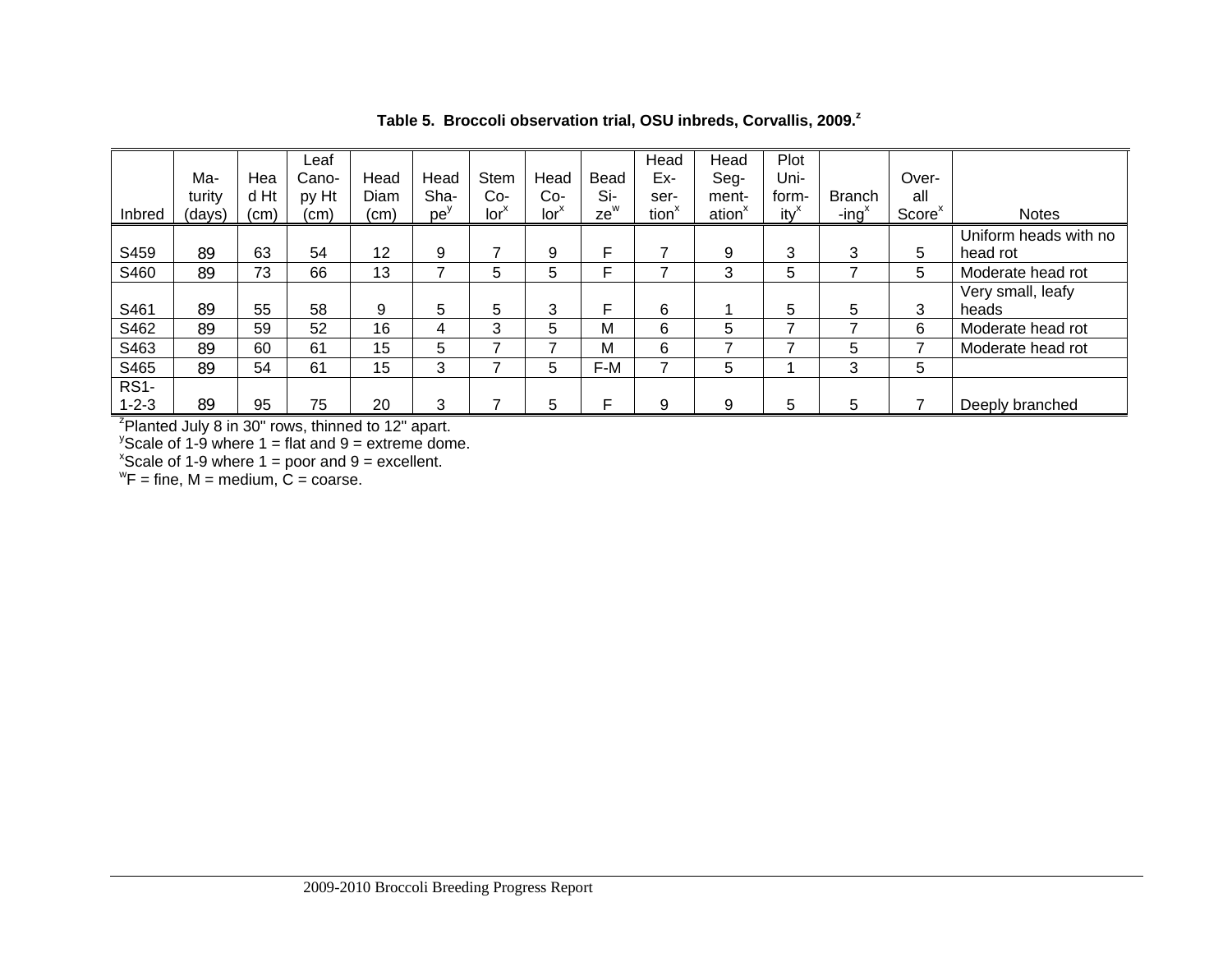|                                                       |          | Head            | Leaf            | Head            |                         |                    |                    |                   | Head              | <b>Head</b>        |                |                         | Over-              |                       |
|-------------------------------------------------------|----------|-----------------|-----------------|-----------------|-------------------------|--------------------|--------------------|-------------------|-------------------|--------------------|----------------|-------------------------|--------------------|-----------------------|
|                                                       | Maturity | Ht              | Canopy          | Diam            | Head                    | <b>Stem</b>        | <b>Bead</b>        | <b>Bead</b>       | Exser-            | Segment-           | Plot Uni-      | <b>Branch</b>           | all                |                       |
| Hybrid                                                | (days)   | (cm)            | $Ht$ (cm)       | (cm)            | Shape <sup>y</sup>      | Color <sup>x</sup> | Color <sup>x</sup> | Size <sup>w</sup> | tion <sup>x</sup> | ation <sup>x</sup> | form-ity $x^x$ | $-$ ing <sup>x</sup>    | Score <sup>x</sup> | <b>Notes</b>          |
| S387 x S454                                           | 89       | 79              | 79              | 12              | 4                       | $\overline{7}$     | $\overline{7}$     | F-M               | 6                 | 5                  | 5              | 5                       | $\overline{7}$     | Some head rot         |
| S410 x S446                                           | 89       | 65              | $\overline{72}$ | 14              | $\overline{5}$          | $\overline{3}$     | $\overline{5}$     | F-M               | 6                 | $\overline{7}$     | $\overline{7}$ | 3                       | $\overline{7}$     |                       |
| S411 x S449                                           | 77       | 56              | 71              | 18              | 6                       | 8                  | 6                  | $M-C$             | $\overline{4}$    | $6\phantom{1}$     | $\overline{7}$ | $\overline{\mathbf{4}}$ | $\overline{7}$     | Four blind plants     |
|                                                       |          |                 |                 |                 |                         |                    |                    |                   |                   |                    |                |                         |                    | Very tall; robust;    |
| S411 x RS1-                                           |          |                 |                 |                 |                         |                    |                    |                   |                   |                    |                |                         |                    | stands well; 3 blind  |
| $1 - 2 - 3$                                           | 77       | 77              | 78              | 15              | 6                       | $\overline{7}$     | 5                  | M                 | $\overline{7}$    | 3                  | $\overline{7}$ | 5                       | $\overline{7}$     | plants                |
| S447 x S411                                           | 77       | 61              | 69              | 18              | 8                       | $\overline{7}$     | 6                  | $\overline{M}$    | 5                 | 6                  | 5              | $\overline{4}$          | $\overline{7}$     | Four blind plants     |
|                                                       |          |                 |                 |                 |                         |                    |                    |                   |                   |                    |                |                         |                    | Soft heads with       |
| S447 x S454                                           | 89       | 61              | 62              | 16              | $\overline{7}$          | $\overline{7}$     | $\overline{7}$     | $\mathsf F$       | 6                 | $\overline{7}$     | $\overline{7}$ | 5                       | $\overline{7}$     | head rot              |
|                                                       |          |                 |                 |                 |                         |                    |                    |                   |                   |                    |                |                         |                    | Tight heads with      |
| S454 x S449                                           | 89       | 60              | 67              | 17              | 4                       | $\overline{5}$     | $\sqrt{3}$         | M                 | 6                 | $\overline{2}$     | $\overline{7}$ | 3                       | 3                  | head rot              |
|                                                       |          |                 |                 |                 |                         |                    |                    |                   |                   |                    |                |                         |                    | Plants are lodging; 5 |
| S455 x S411                                           | 77       | 59              | 71              | 18.5            | 5                       | 6                  | 5                  | M                 | 4                 | 6                  | 6              | 3                       | 6                  | blind                 |
| S458 x S454                                           | 89       | 60              | 64              | 16              | $\overline{\mathbf{4}}$ | $\overline{5}$     | $\overline{7}$     | M                 | $6\phantom{1}$    | $\overline{5}$     | $\overline{5}$ | $\overline{5}$          | 5                  | Head rot developing   |
| S459 x S454                                           | 78       | 60              | 67              | 14              | $\overline{4}$          | $\overline{7}$     | $\overline{5}$     | $\overline{M}$    | $\overline{5}$    | $\overline{5}$     | $\overline{3}$ | $\overline{5}$          | 3                  | Eleven blind plants   |
| S460 x S454                                           | 89       | $\overline{77}$ | $\overline{75}$ | 21              | $\overline{5}$          | $\overline{5}$     | $\overline{5}$     | $F-M$             | $\overline{7}$    | $\overline{5}$     | $\overline{5}$ | 5                       | 8                  | Head rot developing   |
| S461 x S410                                           | 77       | 58              | $\overline{57}$ | $\overline{15}$ | 8                       | $\overline{5}$     | $\overline{5}$     | M                 | 5                 | $\overline{4}$     | 8              | $\overline{5}$          | 8                  | Soft heads; 5 blind   |
| S462 x S410                                           | 77       | 54              | 56              | 13              | $\overline{7}$          | $\,8\,$            | $\overline{5}$     | M                 | 5                 | $\overline{7}$     | $\sqrt{5}$     | 3                       | $\overline{7}$     | One blind plant       |
| S462 x S454                                           | 89       | 65              | 69              | $\overline{14}$ | $\overline{4}$          | $\overline{5}$     | $\overline{5}$     | $\overline{M}$    | $\overline{6}$    | $\overline{3}$     | $\overline{3}$ | $\overline{3}$          | 5                  | Variable maturity     |
| <b>CMS6-1 x</b>                                       |          |                 |                 |                 |                         |                    |                    |                   |                   |                    |                |                         |                    |                       |
| S411 BC6                                              | 89       | 54              | 60              | 10              | $\overline{4}$          | 3                  | 5                  | M                 | 5                 | 3                  | 3              | $\overline{7}$          | $5\phantom{.0}$    |                       |
| <b>CMS7-2 x</b>                                       |          |                 |                 |                 |                         |                    |                    |                   |                   |                    |                |                         |                    |                       |
| S410 BC6                                              | 89       | 57              | 57              | 15              | 3                       | $\overline{7}$     | 5                  | $\mathsf F$       | 6                 | $\overline{7}$     | 5              | 5                       | $\overline{7}$     |                       |
| CMS12-1 x                                             |          |                 |                 |                 |                         |                    |                    |                   |                   |                    |                |                         |                    |                       |
| S410 BC6                                              | 89       | 59              | 66              | 11              | $6\phantom{1}$          | $\overline{5}$     | 5                  | F                 | 6                 | 3                  | 5              | 3                       | $5\phantom{.0}$    |                       |
| CMS13-1 x                                             |          |                 |                 |                 |                         |                    |                    |                   |                   |                    |                |                         |                    |                       |
| S454 BC6                                              | 89       | 63              | 65              | 12              | 6                       | $\overline{7}$     | $\overline{7}$     | M                 | $6\phantom{1}$    | 5                  | 5              | 3                       | $\overline{7}$     |                       |
| <b>CMS14-1 x</b>                                      |          |                 |                 |                 |                         |                    |                    |                   |                   |                    |                |                         |                    |                       |
| S411 BC6                                              | 89       | 64              | 73              | 15              | 5                       | $\overline{5}$     | 5                  | M                 | 5                 | $\mathbf{3}$       | $\overline{7}$ | 5                       | $\overline{7}$     |                       |
| $2$ Planted July 8 in 30" rows, thinned to 12" apart. |          |                 |                 |                 |                         |                    |                    |                   |                   |                    |                |                         |                    |                       |

#### **Table 6. Broccoli observation trial, OSU hybrids and breeding lines, Corvallis, 2009.<sup>z</sup>**

 $\mathrm{y}$ Scale of 1-9 where 1 = flat and 9 = extreme dome.

 $x^2$ Scale of 1-9 where 1 = poor and 9 = excellent.

 ${}^{\rm w}$ F = fine, M = medium, C = coarse.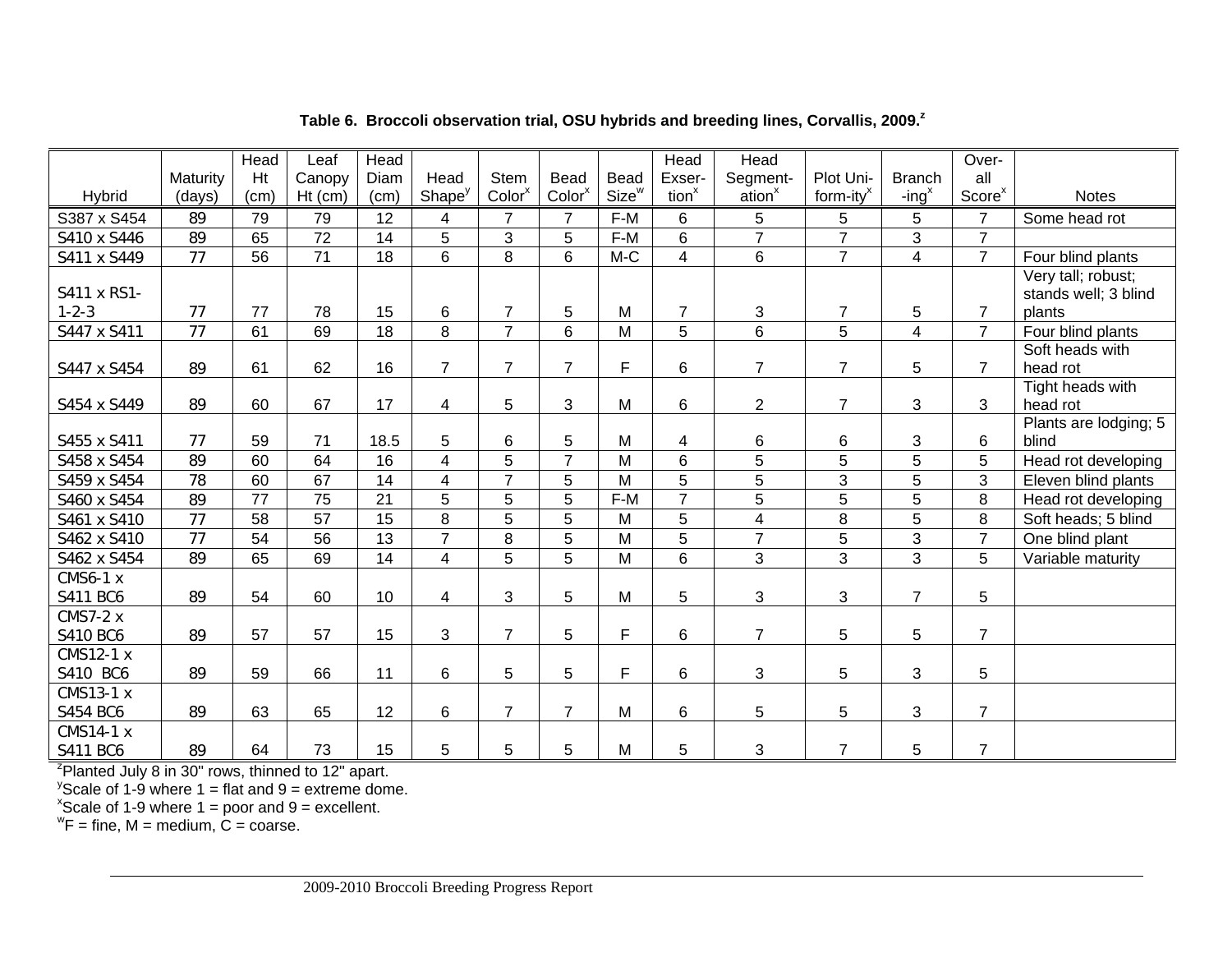| Inbred<br>Line | S410           | S411 | S438                    | S442           | S443 | S445 | S446           | S447           | S449 | S453 | S454                    | S455           | S456           | S457 | S458 | S459 | S460 | S461 | S462 | <b>RS1-</b><br>$1 - 2 - 3$ |
|----------------|----------------|------|-------------------------|----------------|------|------|----------------|----------------|------|------|-------------------------|----------------|----------------|------|------|------|------|------|------|----------------------------|
| S387           | $\overline{2}$ | -4   | ٠                       |                |      |      | 3              |                |      |      | 9                       |                |                |      |      |      |      |      |      |                            |
| S396           |                |      |                         |                |      |      | $\overline{2}$ |                |      |      | 3                       |                |                |      |      |      |      |      |      |                            |
| S398           |                |      | ۰                       |                |      |      | 2              |                |      |      | $\overline{2}$          |                |                |      |      |      |      |      |      |                            |
| S399           |                |      |                         |                |      |      |                |                |      | ٠    | -1                      |                |                |      |      |      |      |      |      |                            |
| S400           |                |      | $\overline{\mathbf{A}}$ |                |      |      |                |                |      |      | 4                       |                |                |      |      |      |      |      |      |                            |
| S410           |                |      |                         |                |      |      | $\overline{2}$ | $\overline{2}$ |      |      | 6                       |                | 1              |      |      |      |      |      |      |                            |
| S411           |                |      |                         | $\overline{2}$ |      |      | 4              | $\overline{2}$ |      |      | 5                       | $\overline{2}$ | 1              |      |      |      |      |      |      |                            |
| S438           |                |      |                         |                |      |      |                |                |      |      |                         |                |                |      |      |      |      |      |      |                            |
| S440           |                |      |                         |                |      |      |                |                |      |      |                         |                |                |      |      |      |      |      |      |                            |
| S442           |                |      |                         |                |      |      |                |                |      |      | 3                       |                |                |      |      |      |      |      |      |                            |
| S443           |                |      |                         |                |      |      |                |                |      |      | $\overline{\mathbf{A}}$ |                |                |      |      |      |      |      |      |                            |
| S445           |                |      |                         |                |      |      |                |                |      |      | 5                       |                | $\mathbf 1$    |      |      |      |      |      |      |                            |
| S446           |                |      |                         |                |      |      |                |                |      |      | 6                       | ٠              | 1              |      |      |      |      |      |      |                            |
| S447           |                |      |                         |                |      |      |                |                |      |      | 5                       |                |                |      |      |      |      |      |      |                            |
| S448           |                |      |                         |                |      |      |                |                |      |      | 4                       |                |                |      |      |      |      |      |      |                            |
| S449           |                |      |                         |                |      |      |                |                |      |      | 3                       |                |                |      |      |      |      |      |      |                            |
| S454           |                |      |                         |                |      |      |                |                |      |      |                         | $\overline{2}$ | $\overline{2}$ |      |      |      |      |      | ۸    |                            |

### **Table 7. Inbred line combinations tested in 10 years of broccoli yield trials, Corvallis, 2009z.**

<sup>2</sup>Number in each cell indicates the number of times this combination has been tested.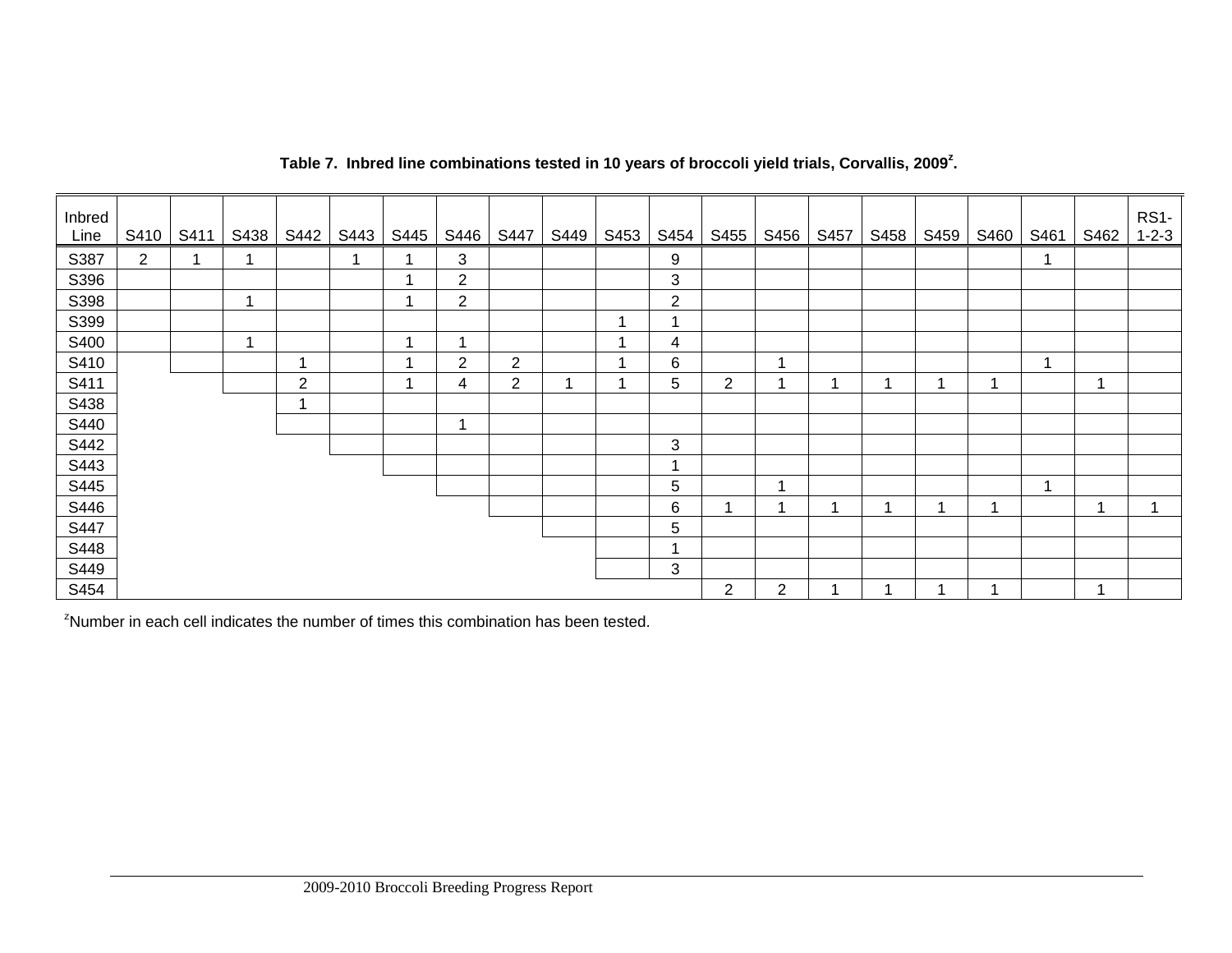

**Figure 1. Broccoli Yield Trial, 4 Replications, 2009**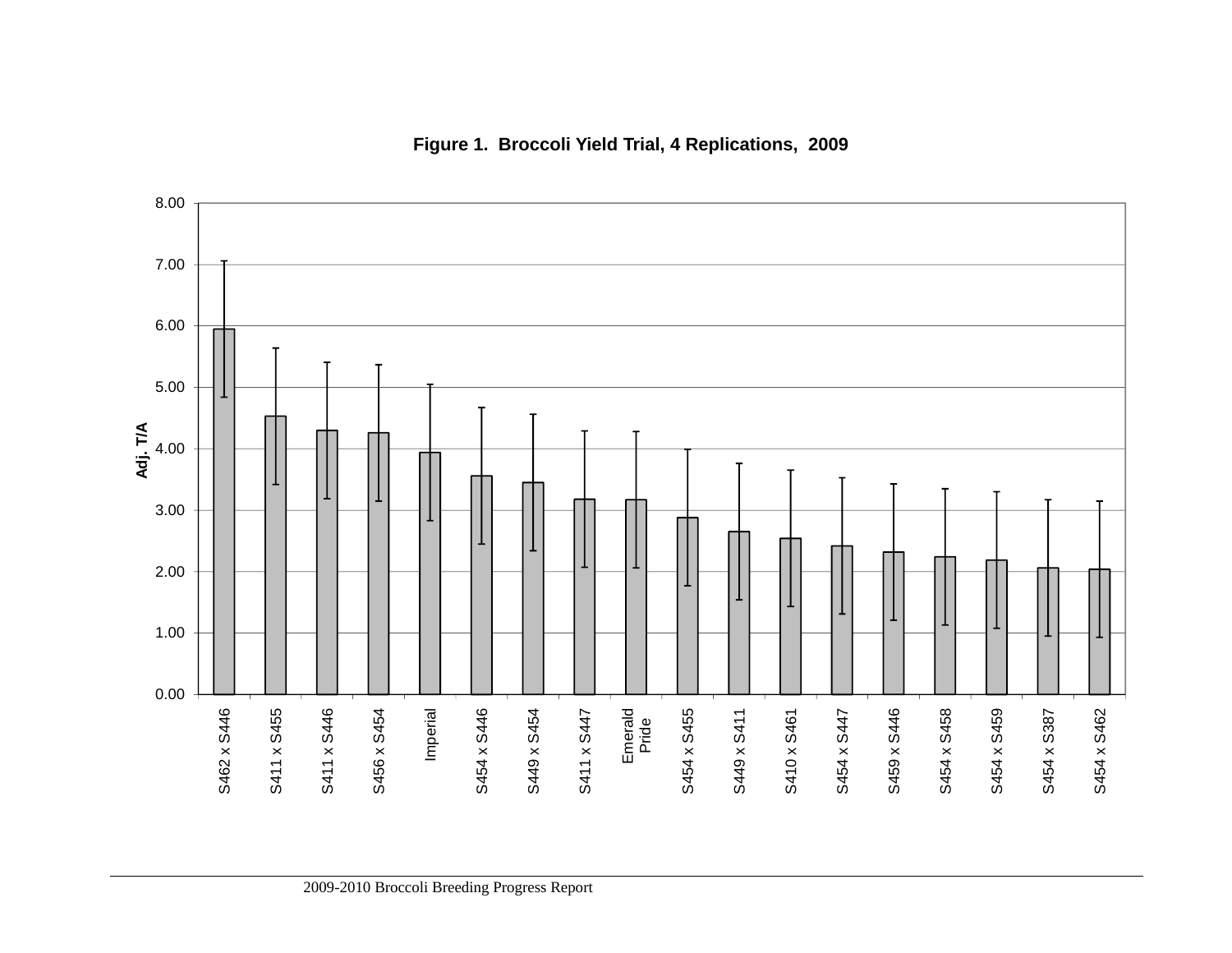

# **Figure 2. Broccoli Yield Trial, 2 Replications, 2009**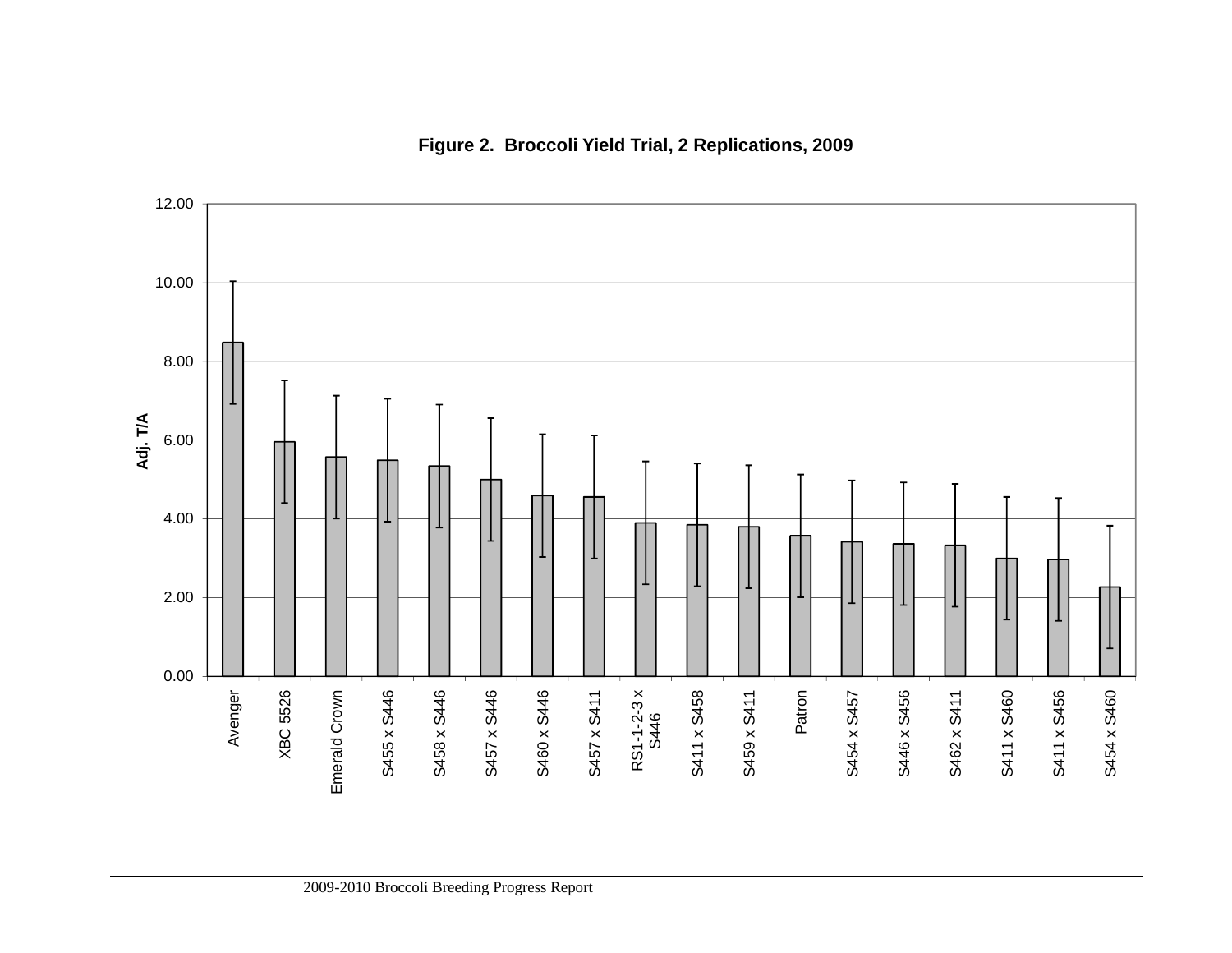

# **Figure 3. Plant and Head Heights, 4 Rep Broccoli Trial, 2009**

Head Ht ■Plant Ht